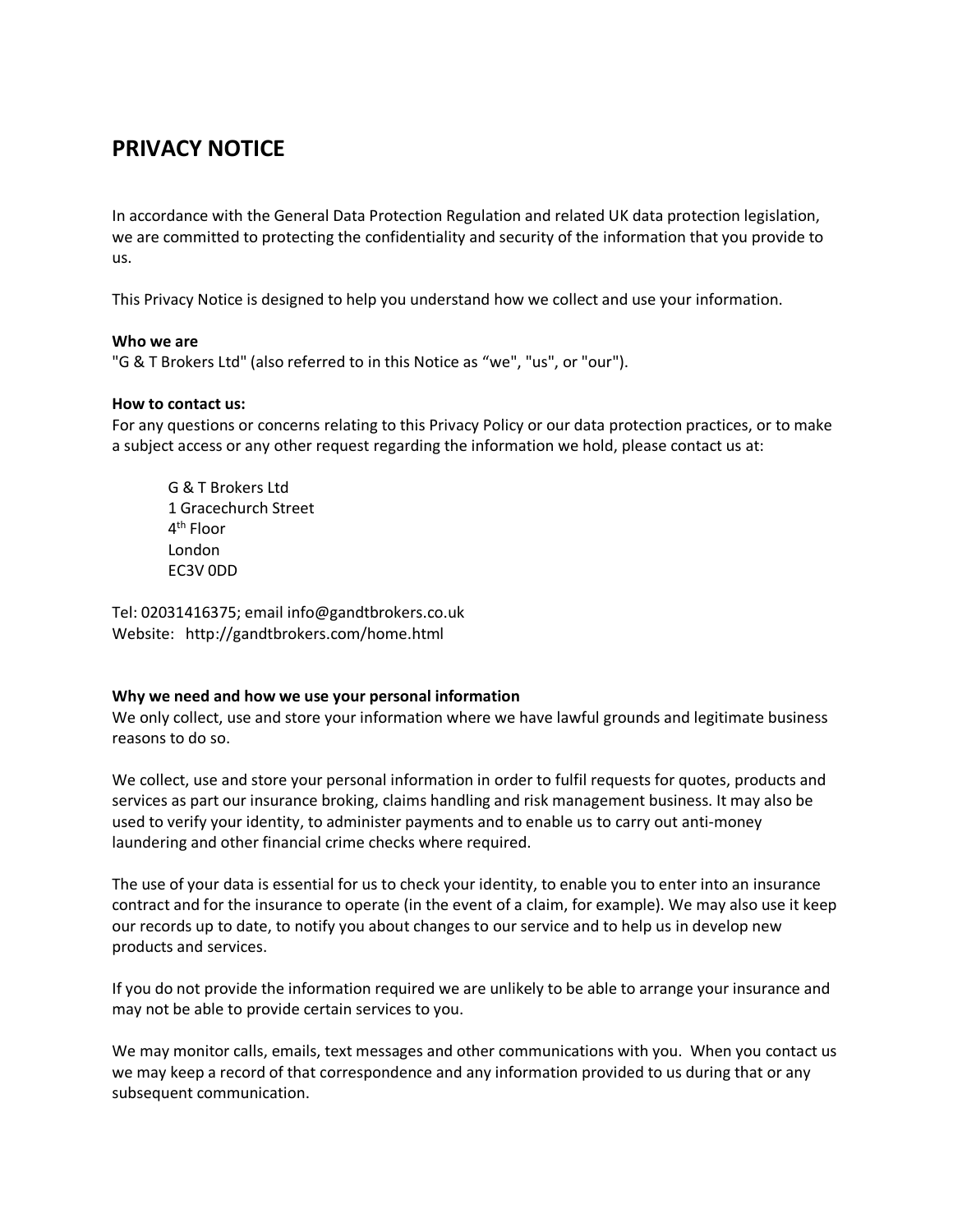## **Marketing**

We do not currently undertake marketing.

#### **Nature of personal information**

Personal data is any information that may identify a living individual. We collect personal information such as name, contact details, date of birth, gender, marital status, financial details, employment details and other personal details depending on the nature of the insurance and other services we offer.

We do not currently store sensitive personal information.

## **Sharing information**

We will only supply your personal information to other parties where such a transfer is a necessary part of the activities that we undertake, where you give us consent or where we are required to do so by law or regulation (e.g. where the disclosure is necessary for the purposes of the prevention and/or detection of crime).

As an intermediary we must disclose personal information to insurance companies, underwriting agencies, business partners and other parties in order to provide our products and services and to enable you to enter into insurance contracts. Examples of other parties include other insurance intermediaries, loss adjusters, regulatory bodies, legal and accountancy firms involved in the claims handling process. We may also share your personal information with fraud prevention agencies such as the Claims and Underwriting Exchange Register and Motor Insurance Anti-Fraud and Theft Register. We may pass information relating to your insurance policy and any incident to the operators of these registers, their agents and suppliers,

For motor insurance we share it with the Motor Insurance Database (MID) which may be used to establish whether a driver is insured to drive a vehicle and/or for preventing or detecting crime. If you are involved in an accident in the UK or abroad, the MID may be searched to obtain relevant policy information. You can find out more at www.mib.org.uk

We may also disclose your information to service providers engaged to perform services on our behalf. Such service providers are contractually restricted from using or disclosing the information we give them except as necessary to perform services on our behalf or to comply with legal requirements.

We only share your information if we are satisfied that our partners or suppliers have sufficient measures in place to protect your information in the same way that we do.

We may also disclose personal information to new owners of our business in the event that we are subject to a merger or acquisition. Disclosure may also be made to enable company audits, regulatory inspections or to investigate a complaint, suspicion of fraud or a security threat.

We never share your information outside our organisation for marketing purposes.

You understand that we may disclose the information you provide to relevant other parties for the purposes described in this Notice.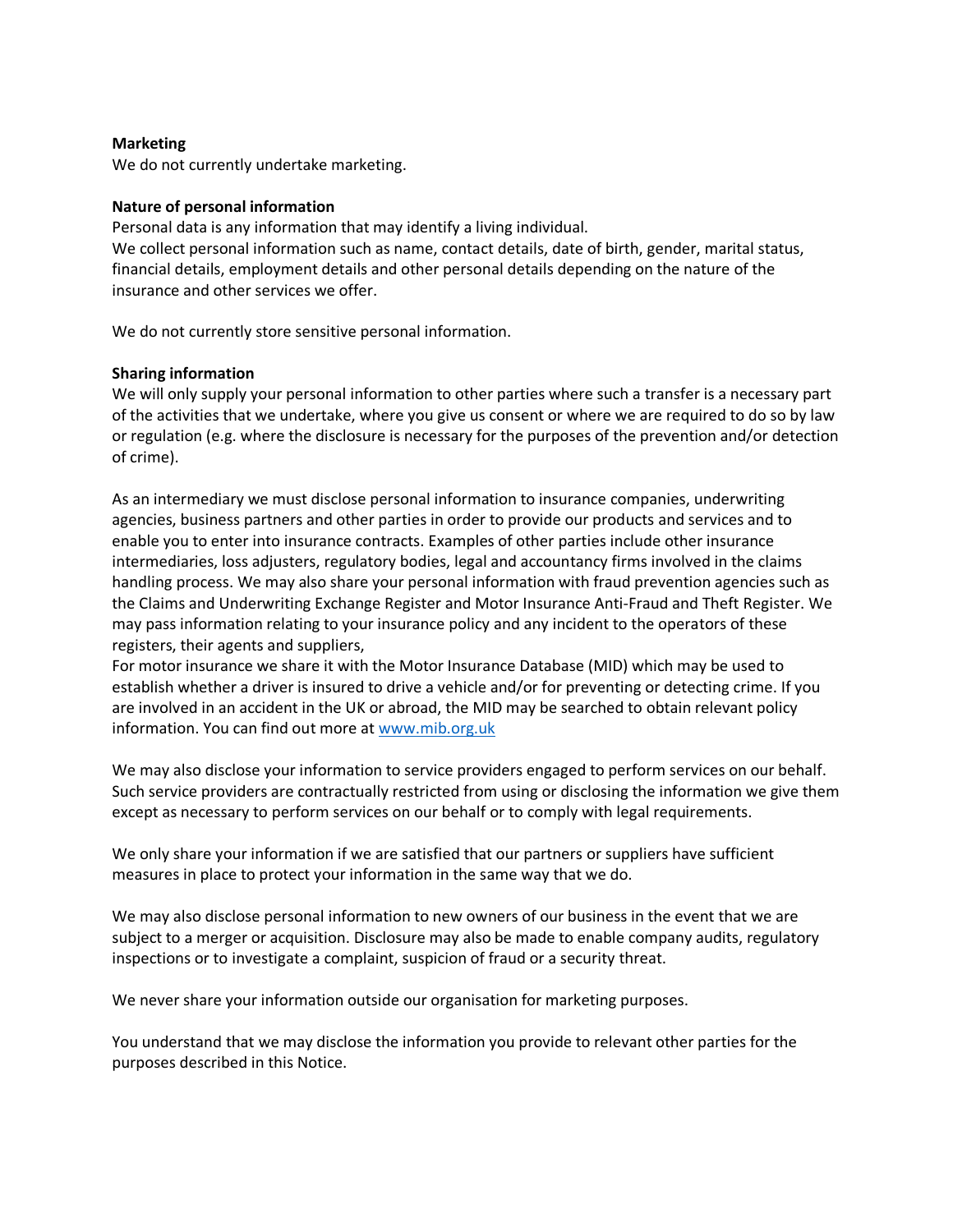## **Transfer of personal data outside the UK**

Certain personal information held on our Information Technology systems may be transferred across geographical borders in accordance with applicable law.

By providing us with your information, you consent to the collection, international transfer, storage, and processing of your information. These transfers are governed by European Union (EU) standard contractual clauses or equivalent data transfer agreements to protect the security and confidentiality of personal information.

## **How long we keep information about you**

We will keep your information for as long as it is required to enable us to provide quotations, administer your insurances, offer renewal and respond to any claims or complaints (which may arise after the period of insurance has expired). This will usually be a minimum period of seven years or otherwise as determined by law or regulation. Once we decide that we no longer need your information it will be securely and confidentially destroyed.

# **Your data protection rights**

You have certain legal rights under UK data protection law and regulations, summarised as follows:

- **The right to be informed** about our data processing activities, including through Privacy Notices such as this.
- **The right of access** to the personal information we hold about you. To request a copy of this information you must make a subject access request in writing to us.
- **The right of rectification**. You may ask us to correct any inaccurate or incomplete data within one month.
- **The right to erasure and to restrict processing**. You have the right to have your personal data erased and to prevent processing except where we have a legal obligation to process your personal information. You should bear in mind that by exercising this right you may hinder or prevent our ability to provide products and services.
- **The right to data portability**. On your request, we will provide you with your personal data in a structured format.
- **The right to object**. You have particular rights in relation to automated decision making and profiling to reduce the risk that a potentially damaging decision is taken without human intervention. You can object to your personal data being used for profiling, direct marketing or research purposes.

If you want to invoke any of these rights please write to us:

G & T Brokers Ltd, 1 Gracechurch Street, 4<sup>th</sup> Floor, London. EC3V ODD or email: info@gandtbrokers.co.uk

#### **Withdrawal of consent**

Where you have provided your specific consent to the use of personal data, you may withdraw that consent by contacting us:

 G & T Brokers Ltd 1 Gracechurch Street 4th Floor London EC3V 0DD